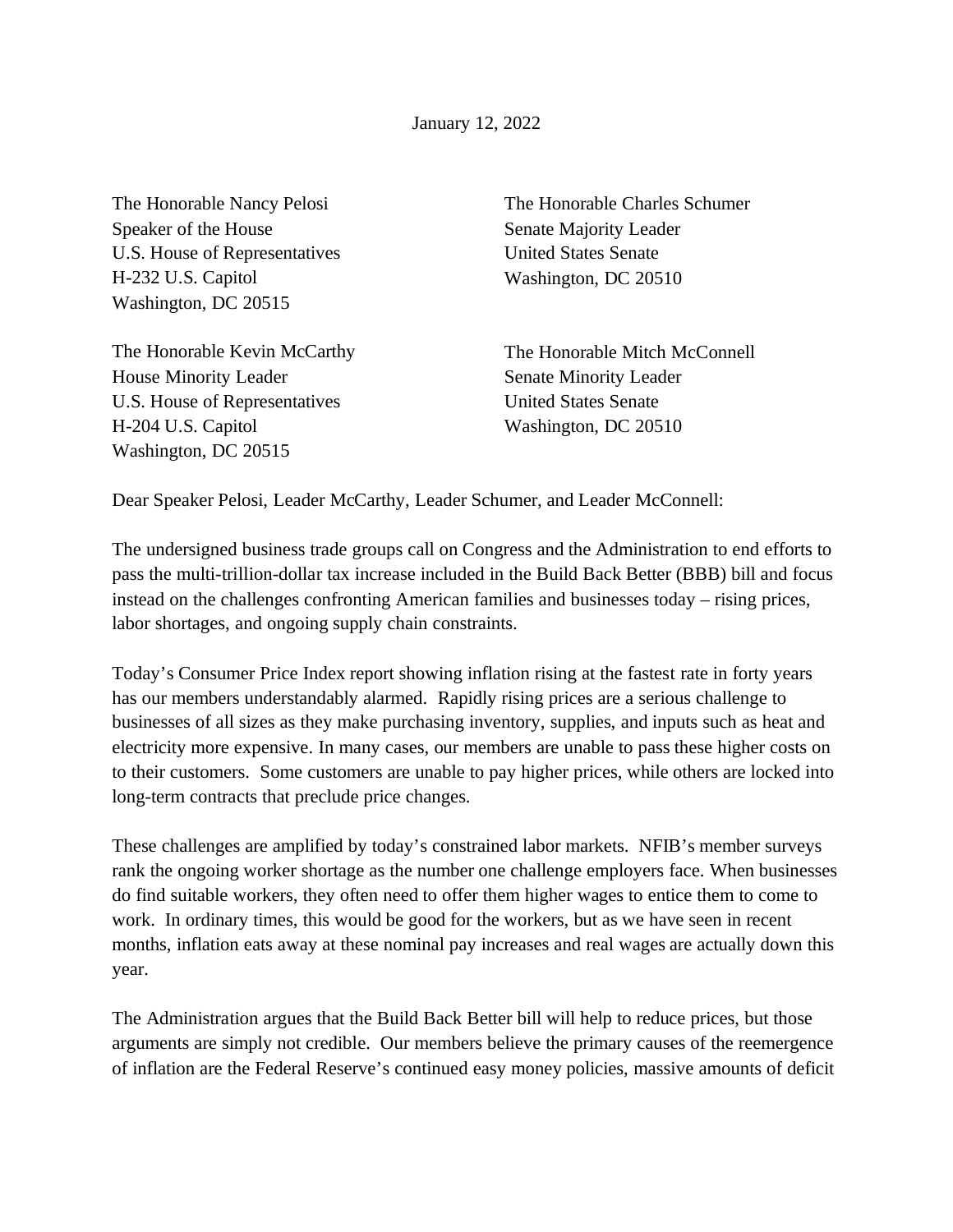spending by Congress, and continued supply constraints, some tied to the Administration's economic and Covid policies.

Raising taxes on America's family businesses in this environment moves us in the wrong direction. Recent estimates show that more than \$500 billion of the Build Back Better's cost will be shouldered by family businesses and the bill would impose top rates on these businesses exceeding 50 percent. As with increased spending, voters believe these tax increases will be inflationary.

The Federal Reserve has recognized the challenge inflation poses to families and businesses and announced it will begin tapering its quantitative easing purchases in the coming months. Congress needs to make a similar adjustment, beginning by ending efforts to sharply increase federal spending while raising taxes on America's employers.

Sincerely,

Air Conditioning Contractors of America American Building Materials Alliance American Farm Bureau Federation American Foundry Society American Lighting Association American Mold Builders Association American Rental Association American Supply Association American Trucking Associations Asian American Hotel Owners Association (AAHOA) Associated Builders and Contractors Associated Equipment Distributors Auto Care Association Brick Industry Association Ceramic Tile Distributors Association Coalition of Franchisee Associations Construction Industry Round Table Convenience Distribution Association Customized Logistics and Delivery Association (CLDA) Education Market Association Energy Marketers of America Family Business Coalition Foodservice Equipment Distributors Association Franchise Business Services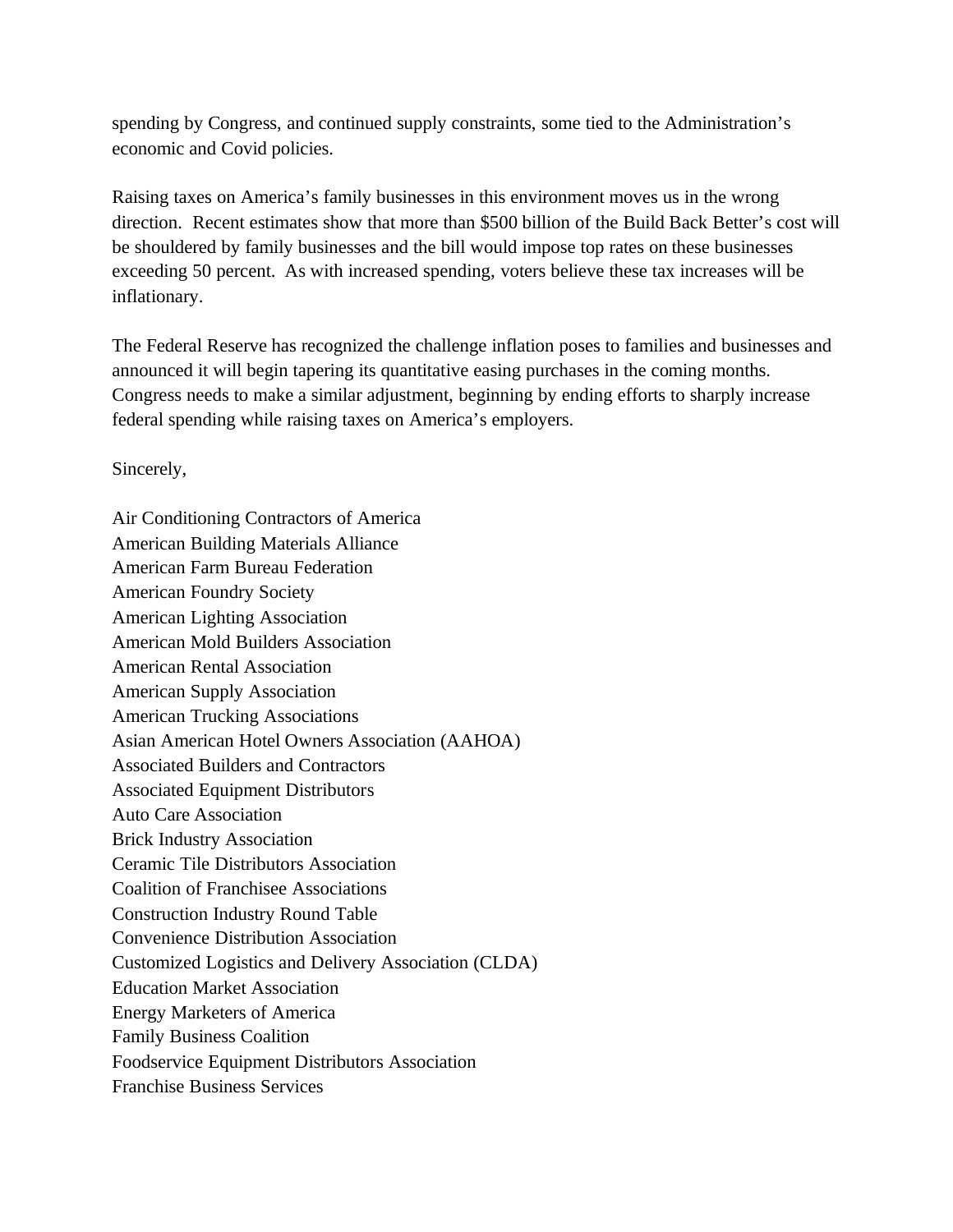GAWDA Glass Packaging Institute (GPI) Global Cold Chain Alliance Hardwood Federation Heating, Air-conditioning, & Refrigeration Distributors International Independent Bakers Association Independent Electrical Contractors Independent Lubricant Manufacturers Association Industrial Fasteners Institute Institute of Scrap Recycling Industries, Inc International Association of Plastics Distribution International Foodservice Distributors Association International Fresh Produce Association International Sign Association International Warehouse Logistics Association Main Street Employers Coalition Manufactured Housing Institute Material Handling Equipment Distributors Association Metals Service Center Institute National Association of Convenience Stores National Association of Electrical Distributors National Association of Home Builders National Association of Wholesaler-Distributors National Beer Wholesalers Association National Community Pharmacists Association National Fastener Distributors Association National Federation of Independent Business (NFIB) National Franchisee Association National Grocers Association National Independent Automobile Dealers Association (NIADA) National Lumber & Building Material Dealers Association National Marine Distributors Association National Onion Association National Ready Mixed Concrete Association National Roofing Contractors Association National Small Business Association National Stone, Sand and Gravel Association National Tooling and Machining Association National Waste & Recycling Association North American Association of Food Equipment Manufacturers (NAFEM)